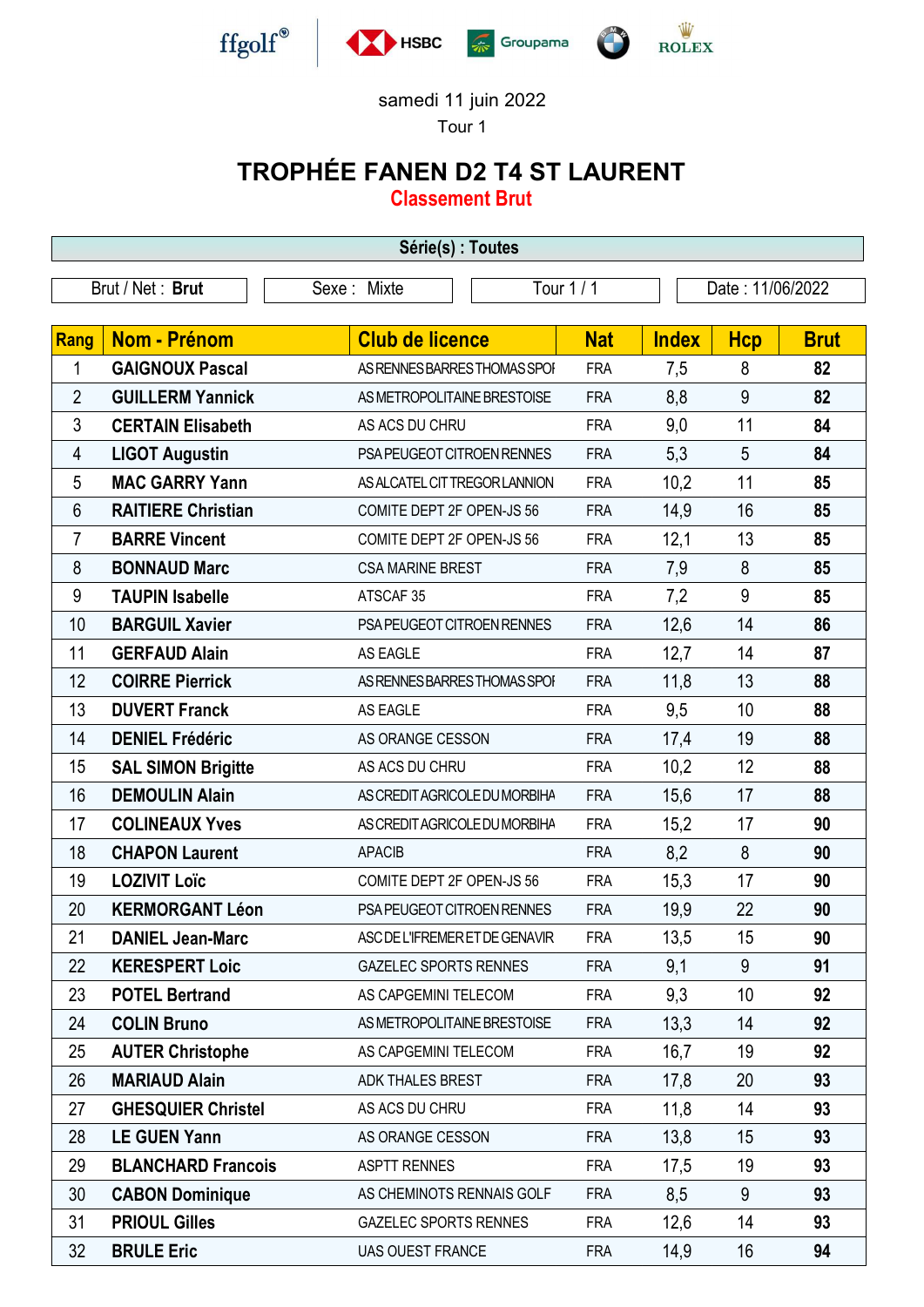| Rang | <b>Nom - Prénom</b>          | <b>Club de licence</b>         | <b>Nat</b> | <b>Index</b> | <b>Hcp</b> | <b>Brut</b> |
|------|------------------------------|--------------------------------|------------|--------------|------------|-------------|
| 33   | <b>JAMET Didier</b>          | <b>OPG</b>                     | <b>FRA</b> | 20,6         | 23         | 94          |
| 34   | <b>PLOUHINEC Arnaud</b>      | AS ORANGE CESSON               | <b>FRA</b> | 17,2         | 19         | 94          |
| 35   | <b>POLARD Jean Paul</b>      | AS METROPOLITAINE BRESTOISE    | <b>FRA</b> | 14,4         | 16         | 95          |
| 36   | <b>GUILLEMOT Anne</b>        | ASC DE L'IFREMER ET DE GENAVIR | <b>FRA</b> | 15,1         | 18         | 95          |
| 37   | <b>JACOB Jean</b>            | <b>CSA MARINE BREST</b>        | <b>FRA</b> | 17,7         | 20         | 95          |
| 38   | <b>MERLE Stéphane</b>        | <b>CSA MARINE BREST</b>        | <b>FRA</b> | 10,8         | 12         | 96          |
| 39   | <b>ROBERT Jean Louis</b>     | COMITE DEPT 2F OPEN-JS 56      | <b>FRA</b> | 14,4         | 16         | 96          |
| 40   | <b>SAUCET Jean Christian</b> | AS CHEMINOTS RENNAIS GOLF      | <b>FRA</b> | 16,1         | 18         | 96          |
| 41   | <b>LANOE Jean-François</b>   | USFEN/FP - 22                  | <b>FRA</b> | 17,2         | 19         | 96          |
| 42   | <b>DARRORT Régis</b>         | AS METROPOLITAINE BRESTOISE    | <b>FRA</b> | 12,1         | 13         | 96          |
| 43   | <b>JOSSE Christian</b>       | AS ALCATEL CIT TREGOR LANNION  | <b>FRA</b> | 20,1         | 23         | 97          |
| 44   | <b>GAULT Philippe</b>        | <b>GAZELEC SPORTS RENNES</b>   | <b>FRA</b> | 15,9         | 18         | 97          |
| 45   | <b>HOUE Bertrand</b>         | STAR GOLF                      | <b>FRA</b> | 21,7         | 24         | 98          |
| 46   | <b>FRAVAL Jean François</b>  | <b>ASPTT RENNES</b>            | <b>FRA</b> | 23,9         | 24         | 98          |
| 47   | <b>MUZELLEC Christian</b>    | AS ALCATEL CIT TREGOR LANNION  | <b>FRA</b> | 18,5         | 21         | 98          |
| 48   | <b>GUILLEMOT Raymond</b>     | ASC DE L'IFREMER ET DE GENAVIR | <b>FRA</b> | 19,5         | 22         | 98          |
| 49   | <b>LAVENANT Marc</b>         | ASC DE L'IFREMER ET DE GENAVIR | <b>FRA</b> | 9,6          | 10         | 98          |
| 50   | <b>CAMBLAN Didier</b>        | <b>APACIB</b>                  | <b>FRA</b> | 15,5         | 17         | 98          |
| 51   | <b>HURNI Eric</b>            | AS CREDIT AGRICOLE DU MORBIHA  | <b>FRA</b> | 17,1         | 19         | 99          |
| 52   | <b>DRUBAY Chantal</b>        | AS EAGLE                       | <b>FRA</b> | 15,9         | 19         | 99          |
| 53   | <b>DOUARD Jean Pierre</b>    | ATSCAF 35                      | <b>FRA</b> | 23,5         | 24         | 99          |
| 54   | <b>GAUTIER Jean-Marc</b>     | ATSCAF 35                      | <b>FRA</b> | 13,8         | 15         | 99          |
| 55   | <b>MESSENGER Yan</b>         | ADK THALES BREST               | <b>FRA</b> | 17,3         | 19         | 99          |
| 56   | <b>GOESIN Isabelle</b>       | AS ACS DU CHRU                 | <b>FRA</b> | 20,3         | 24         | 100         |
| 57   | <b>SAVOURE Daniel</b>        | AS EAGLE                       | <b>FRA</b> | 22,2         | 24         | 100         |
| 58   | <b>DELAHAYE Olivier</b>      | AS CAPGEMINI TELECOM           | <b>FRA</b> | 17,7         | 20         | 100         |
| 59   | <b>LEMASSON Jules</b>        | <b>OPG</b>                     | <b>FRA</b> | 12,8         | 14         | 100         |
| 60   | <b>JERTEN Younes</b>         | <b>ASPTT RENNES</b>            | <b>FRA</b> | 16,0         | 18         | 100         |
| 61   | <b>LE GAL Daniel</b>         | <b>OPG</b>                     | <b>FRA</b> | 19,8         | 22         | 100         |
| 62   | <b>CHATEL Yves</b>           | <b>GAZELEC SPORTS RENNES</b>   | <b>FRA</b> | 12,9         | 14         | 100         |
| 63   | <b>RAMONET Bernard</b>       | <b>APACIB</b>                  | <b>FRA</b> | 21,4         | 24         | 102         |
| 64   | <b>SALOU Michel</b>          | <b>CSA MARINE BREST</b>        | <b>FRA</b> | 17,4         | 19         | 103         |
| 65   | <b>BERNARD Claude</b>        | <b>APACIB</b>                  | <b>FRA</b> | 15,8         | 17         | 103         |
| 66   | <b>LE NÉEL Arnaud</b>        | AS ORANGE CESSON               | <b>FRA</b> | 18,0         | 20         | 103         |
| 67   | <b>BARBEDETTE Patrick</b>    | STAR GOLF                      | <b>FRA</b> | 19,2         | 21         | 104         |
| 68   | <b>MESSAGER Dominique</b>    | ADK THALES BREST               | <b>FRA</b> | 20,5         | 23         | 104         |
| 69   | <b>HARDY Jean Dominique</b>  | <b>UAS OUEST FRANCE</b>        | <b>FRA</b> | 16,4         | 18         | 104         |
| 70   | <b>HERVE Guy</b>             | STAR GOLF                      | <b>FRA</b> | 23,2         | 24         | 104         |
| 71   | <b>DELALANDE Marc</b>        | <b>ASPTT RENNES</b>            | <b>FRA</b> | 16,9         | 19         | 104         |
| 72   | <b>LEVEQUE Annie</b>         | AS CREDIT AGRICOLE DU MORBIHA  | <b>FRA</b> | 22,2         | 25         | 105         |
| 73   | <b>SOUVY Celine</b>          | AS CAPGEMINI TELECOM           | <b>FRA</b> | 17,7         | 21         | 105         |
| 74   | <b>MARTIN Claude</b>         | ATSCAF 35                      | <b>FRA</b> | 29,9         | 24         | 106         |
| 75   | <b>TOULLIER Bruno</b>        | <b>UAS OUEST FRANCE</b>        | <b>FRA</b> | 28,1         | 24         | 106         |